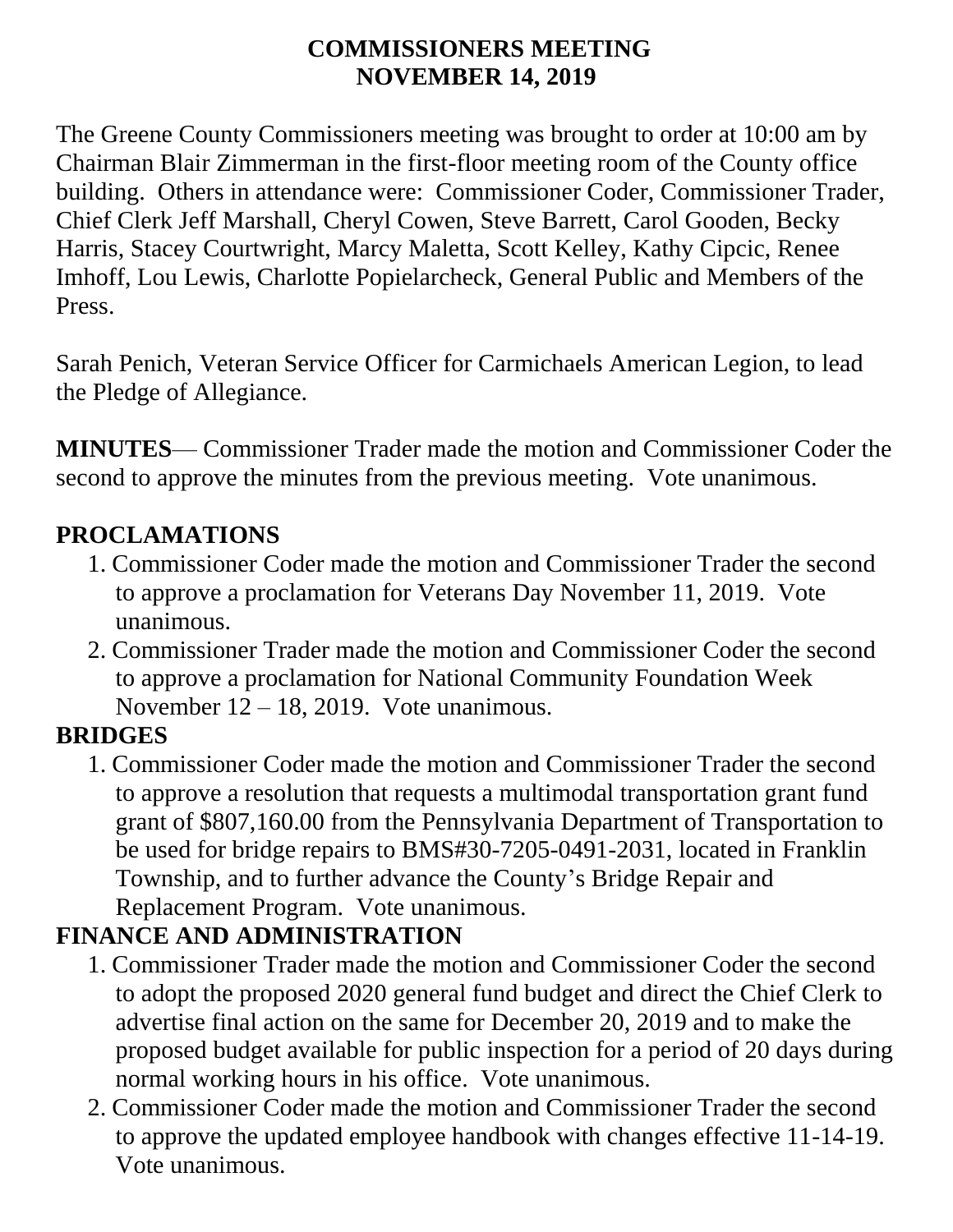- 3. Commissioner Trader made the motion and Commissioner Coder the second to approve the EADS professional services proposal letter for an existing conditions study and assessment for rehabilitation of the Silveus Building in the amount of \$25,900.00. Vote unanimous.
- 4. Commissioner Coder made the motion and Commissioner Trader the second to approve the certification of cost allocation plan from Maximus Consulting. Vote unanimous.
- 5. Commissioner Trader made the motion and Commissioner Coder the second to approve cancelling the memorandum of understanding with the Commonwealth of Pennsylvania concerning weights and measures activities. Vote unanimous.
- 6. Commissioner Coder made the motion and Commissioner Trader the second to approve the Certified Tax Totals for 2020. Vote unanimous.
- 7. Commissioner Trader made the motion and Commissioner Coder the second to approve change order #3 from Costabile Construction, Inc. to install 6 ounce geotextile layer, TX-7 tensar layer and install 6 inches of 2A stone compacted in the amount of \$5,177.00. Vote unanimous.

### **TAX ASSESSMENT**

1. Commissioner Coder made the motion and Commissioner Trader the second to approve a Specialty Valuation Services Contract between the County of Greene ad Resource Technologies Corporation for a maximum of approximately 360 hours per year in the amount of \$3,600 per month in 2020, \$3,680 per month in 2021 and \$3,775 per month in 2022. Vote unanimous.

### **EMERGENCY MANAGEMENT**

1. Commissioner Trader made the motion and Commissioner Coder the second to approve a contract between the County of Greene and Mission Critical Partners for Regional IPSR and 9-1-1 Legacy ALI Data Support No Cost Extension. Vote unanimous.

## **HUMAN SERVICES**

1. Commissioner Coder made the motion and Commissioner Trader the second to approve Federal Assurances for the Capital Equipment Grant. Vote unanimous.

## **MENTAL HEALTH AND INTELLECTUAL DISABILITIES**

1. Commissioner Trader made the motion and Commissioner Coder the second to approve the FY1019/2020 contract with Allegheny Family Network. Vote unanimous.

# **DRUG AND ALCOHOL**

1. Commissioner Coder made the motion and Commissioner Trader the second to approve a contract with Adagio Health Inc. for tobacco services. Vote unanimous.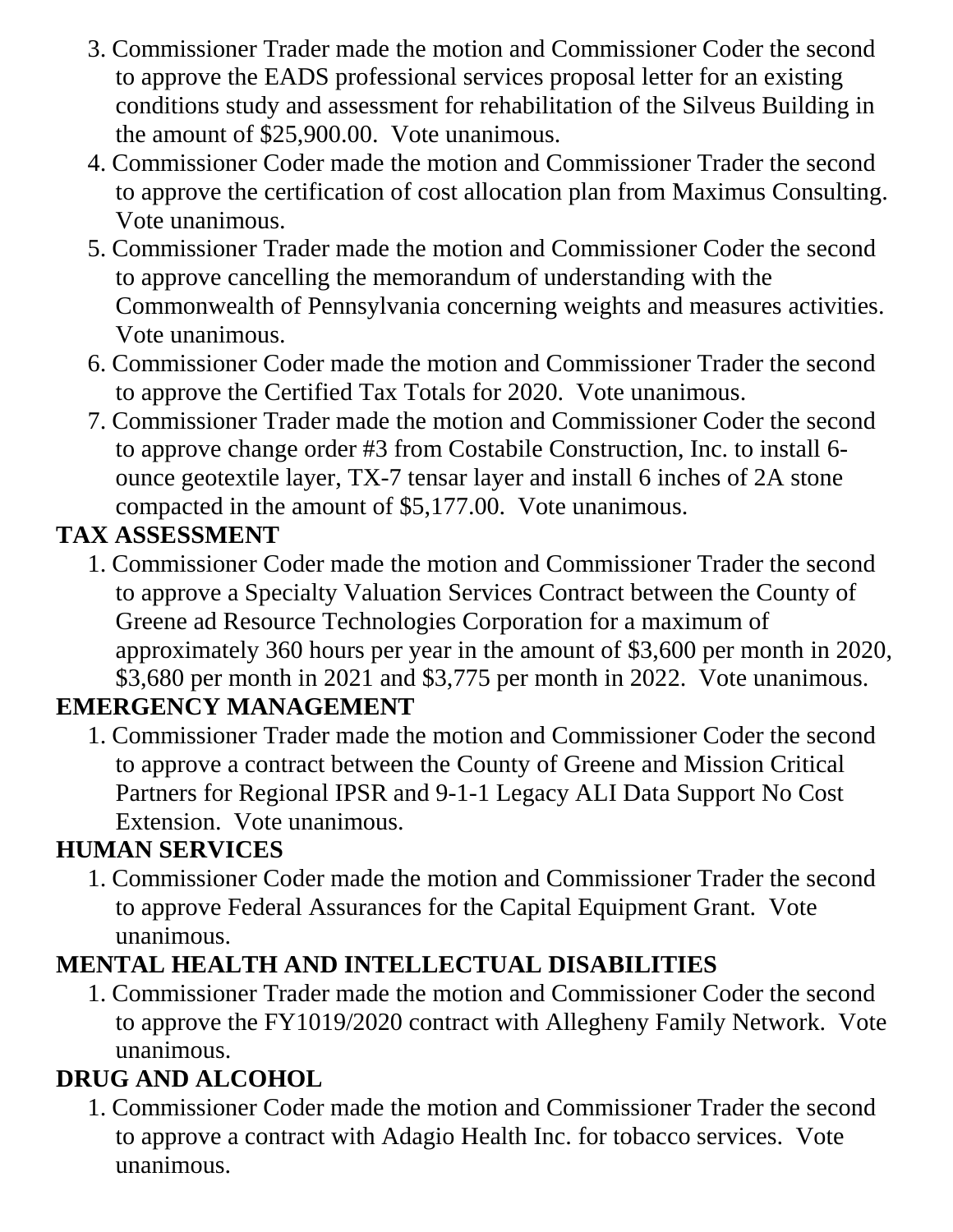#### **CHILDREN AND YOUTH SERVICES**

- 1. Commissioner Trader made the motion and Commissioner Coder the second to approve the FY2019/2020 1<sup>st</sup> Quarterly Act 148. Vote unanimous.
- 2. Commissioner Coder made the motion and Commissioner Trader the second to accept the resignation from Donna Neino from the Children and Youth Advisory Board of Directors. Vote unanimous.
- 3. Commissioner Trader made the motion and Commissioner Coder the second to appoint Siara Johnson to the Children and Youth Advisory Board of Directors. Vote unanimous.

### **CDBG**

- 1. Commissioner Coder made the motion and Commissioner Trader the second to approve the 2017 – 2018 Whiteley Township: Vote unanimous.
	- a. Modification Resolution
	- b. Environmental Review Final Determination
	- c. Exempt Status Form
- 2. Commissioner Trader made the motion and Commissioner Coder the second to approve a resolution authorizing application submission to the Department of Community and Economic Development for the FY 2019 Community Development Block Grant Program. Vote unanimous.
- 3. Commissioner Coder made the motion and Commissioner Trader the second to designate Blair Zimmerman, Chairman of the Board of Commissioners as the official representative authorized to sign all documents necessary for the ongoing daily activities of the Community Development Program. Vote unanimous.
- 4. Commissioner Trader made the motion and Commissioner Coder the second to approve: Vote unanimous.
	- a. Language Access Plan Update
	- b. Citizen Participation Plan
	- c. Management Plan

## **REDEVELOPMENT AUTHORITY**

- 1. Commissioner Coder made the motion and Commissioner Trader the second to approve a support letter to the Pennsylvania Housing Finance Agency for the 2019 PHARE/Marcellus Shale application being submitted by the Redevelopment Authority to address opportunities through affordable housing initiatives in Rogersville. Vote unanimous.
- 2. Commissioner Trader made the motion and Commissioner Coder the second to approve a support letter to the Pennsylvania Housing Finance Agency for the 2019 PHARE/Marcellus Shale Fund application being submitted by Blueprints to establish a home purchase fund in Greene County. Vote unanimous.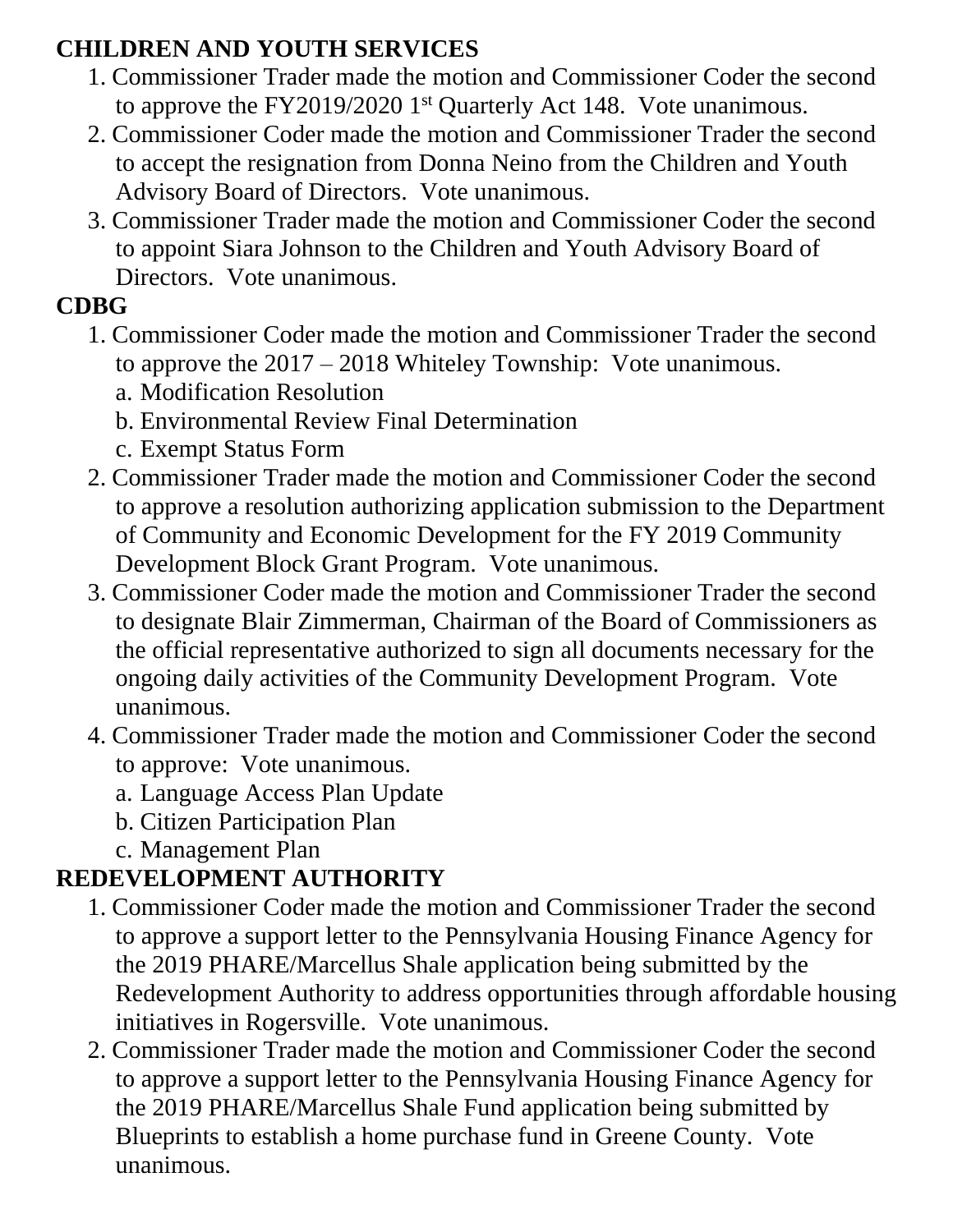### **FARMLAND PRESERVATION**

- 1. Commissioner Trader made the motion and Commissioner Coder the second to accept an offer to purchase agricultural conservation easement located in Cumberland Township Tax ID#05-03-0138 \$3,000 per acre 83.029 acres (\$249,087.00). Vote unanimous.
- 2. Commissioner Trader made the motion and Commissioner Coder the second to appoint Corbly Orndoff, Township Supervisor and Charles Day, Contractor member to the Farmland Preservation Board of Directors for a three-year term. Vote unanimous.
- 3. Commissioner Coder made the motion and Commissioner Trader the second to table appointing a commissioner representative to the Farmland Preservation Board of Directors. Vote unanimous.

### **GCIDA**

- 1. Commissioner Coder made the motion and Commissioner Trader the second to adopt the revised SIP guidelines that include equipment and installation costs as part of the eligible activities pending Solicitor and Controller approval. Vote unanimous.
- 2. Commissioner Trader made the motion and Commissioner Coder the second to approve a request from the GCIDA for \$300,000 SIP Program allocation for six approved projects pending Solicitor and Controller approval: Vote unanimous.
	- a. Boondocks Sales, LLC
	- b. Cree Farms, LLC
	- c. RG Building Supply, LLC d/b/a Wayne Lumber and Supply
	- d. Universal Belting Resource, LLC
	- e. Fox Ford, Inc. and SEF Land, LLC
	- f. D. Moore & Son Monuments

## **TOURISM**

1. Commissioner Trader made the motion and Commissioner Coder the second for the 2020 Tourism Grant Program is now accepting applications for advertising and capital projects. Applications may be downloaded from the Tourism website at [www.VisitGreene.org/grant-program.](http://www.visitgreene.org/grant-program) Vote unanimous.

# **NOTICES**

- 1. CNX Gas Company, LLC is applying to the Pennsylvania Department of Environmental Protection to modify permits to drill and operate gas wells located in Richhill Township.
- 2. CONSOL Pennsylvania Coal Company, LLC has submitted an application to the Pennsylvania Department of Environmental Protection to perform underground development mining located in Morris and Center Townships.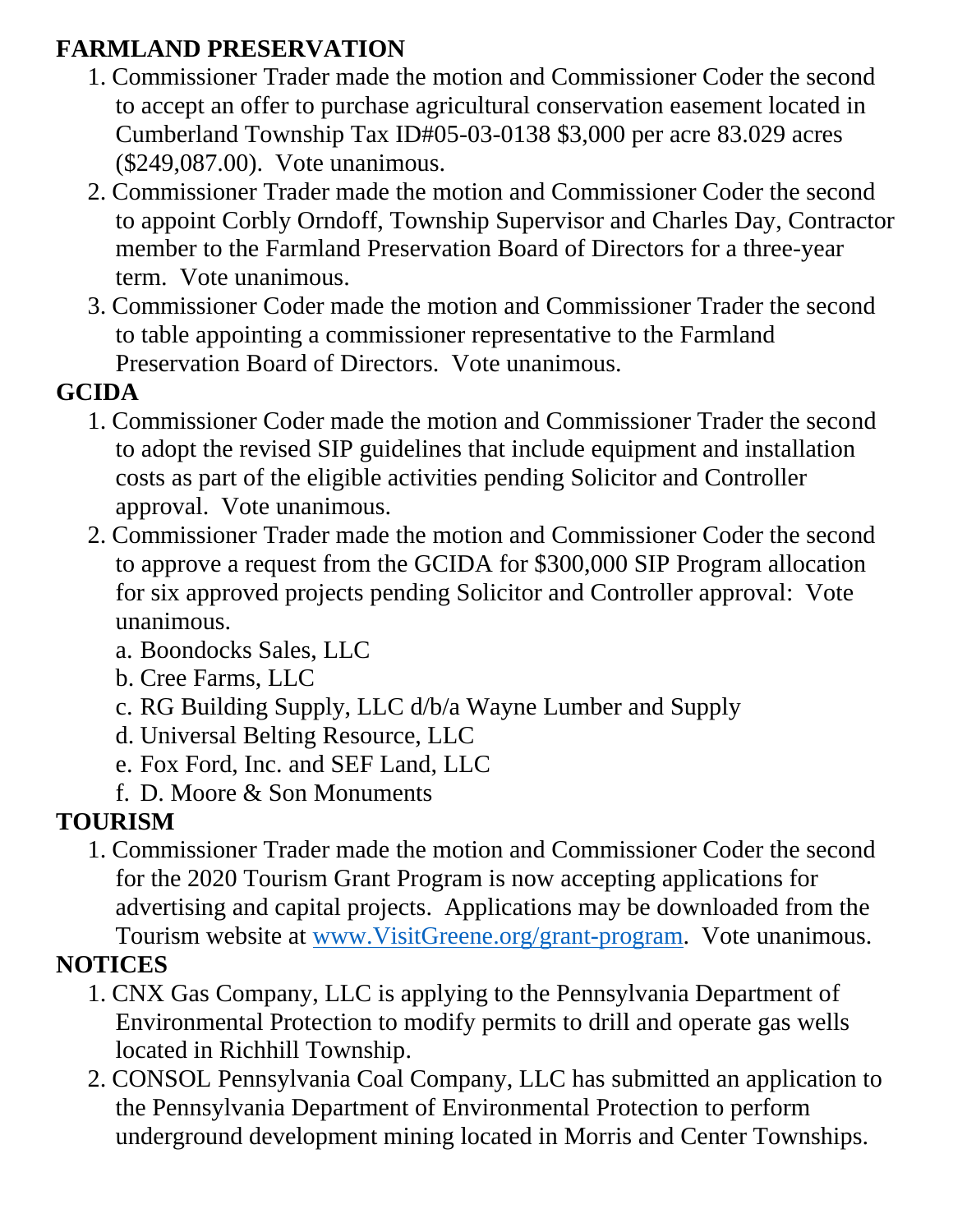- 3. Federal Energy Regulatory Commission has filed authorization to use the traditional licensing process for the Lake Lynn Hydroelectric Project.
- 4. Federal Energy Regulatory Commission notice of intent to file license application filing on pre application document and approving use of the traditional licensing process for the Lake Lynn Hydroelectric Project.
- 5. EQM Gathering Opco, LLC is renewing a general plan approval and operating permit (GP-5) from the Pennsylvania Department of Environmental Protection Air Quality Program for the continued operation of existing equipment at the Europa Compressor Station in Center Township.
- 6. Marshall County Coal Company has submitted an application for a mining activity permit to the Pennsylvania Department of Environmental Protection located in Aleppo Township.
- 7. CONSOL Pennsylvania Coal Company, LLC has submitted an application for a mining activity permit located in Morris and Richhill Townships.
- 8. EQT Production Company is applying for coverage under the erosion and sediment control general permit (ESCGP-3) for earth disturbance associated with oil and gas exploration, production, processing or treatment operations or transmission facilities from the Pennsylvania Department of Environmental Protection located in Morris Township.
- 9. EQM Gathering OPCO, LLC is submitting an application to the Pennsylvania Department of Environmental Protection for slide remediation and stream bank stabilization located in Morris Township.
- 10. Contura Pennsylvania Land, LLC is applying to the Pennsylvania Department of Environmental Protection for water quality permit under the clean stream law located in Center and Jackson Townships.
- 11. The Pennsylvania Department of Environmental Protection has an incompleteness review for MP 751.03 conceptual landslide mitigation located in Jefferson Township.
- 12. CNX Midstream Operating Company, LLC regarding the general plan approval and operating permit (GP-5) modification application submitted to the Pennsylvania Department of Environmental Protection Air Quality Program for the existing natural gas compressor station located in Richhill Township.
- 13. Dominion Energy Transmission, Inc. is submitting a joint application for a Pennsylvania chapter 105 water obstruction and encroachment permit and U.S. Army Corps of Engineers section 404 permit to the Pennsylvania Department of Environmental Protection for wetland and stream impacts associated with the TL-492 pipeline located in Freeport Township.
- 14. CONSOL Pennsylvania Coal Company, LLC is submitting an application to the Pennsylvania Department of Environmental Protection for the